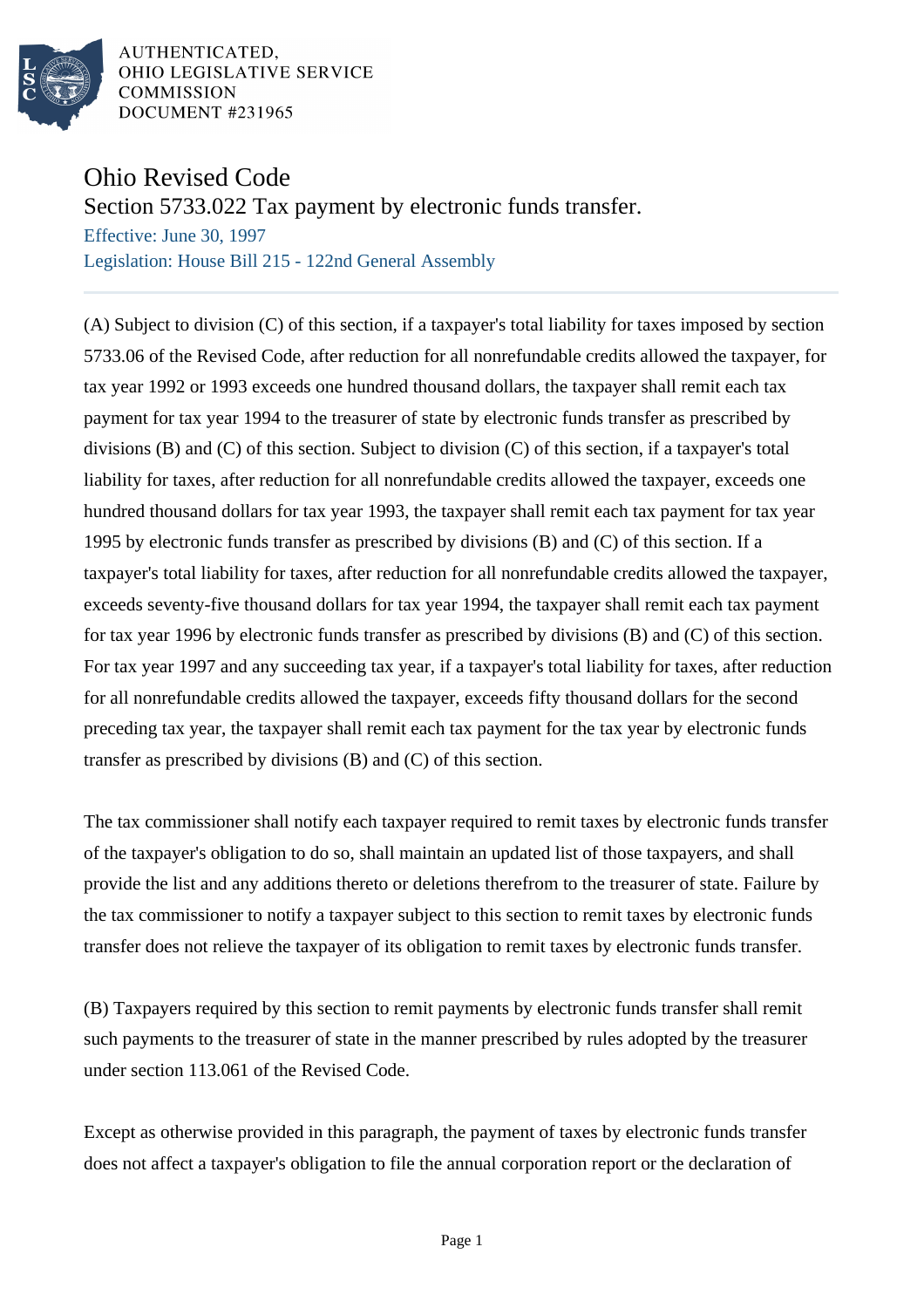

AUTHENTICATED. OHIO LEGISLATIVE SERVICE **COMMISSION DOCUMENT #231965** 

estimated tax report as required under sections 5733.02 and 5733.021 of the Revised Code. If the taxpayer remits estimated tax payments in a manner, designated by rule of the treasurer of state, that permits the inclusion of all information necessary for the treasurer of state to process the tax payment, the taxpayer need not file the declaration of estimated tax report as required by section 5733.021 of the Revised Code.

(C) If two or more taxpayers have elected or are required to file a combined report under section 5733.052 of the Revised Code, the tax liability of those taxpayers for purposes of division (A) of this section is the aggregate tax liability of those taxpayers after reduction for nonrefundable credits allowed the taxpayers.

(D) A taxpayer required by this section to remit taxes by electronic funds transfer may apply to the treasurer of state in the manner prescribed by the treasurer to be excused from that requirement. The treasurer of state may excuse the taxpayer from remittance by electronic funds transfer for good cause shown for the period of time requested by the taxpayer or for a portion of that period. The treasurer shall notify the tax commissioner and the taxpayer of the treasurer's decision as soon as is practicable.

(E) If a taxpayer required by this section to remit taxes by electronic funds transfer remits those taxes by some means other than by electronic funds transfer as prescribed by this section and the rules adopted by the treasurer of state, and the treasurer determines that such failure was not due to reasonable cause or was due to willful neglect, the treasurer shall notify the tax commissioner of the failure to remit by electronic funds transfer and shall provide the commissioner with any information used in making that determination. The tax commissioner may collect an additional charge by assessment in the manner prescribed by section 5733.11 of the Revised Code. The additional charge shall equal five per cent of the amount of the taxes or estimated tax payments required to be paid by electronic funds transfer, but shall not exceed five thousand dollars. Any additional charge assessed under this section is in addition to any other penalty or charge imposed under this chapter, and shall be considered as revenue arising from the taxes imposed under this chapter. The tax commissioner may remit all or a portion of such a charge and may adopt rules governing such remission.

No additional charge shall be assessed under this division against a taxpayer that has been notified of its obligation to remit taxes under this section and that remits its first two tax payments after such